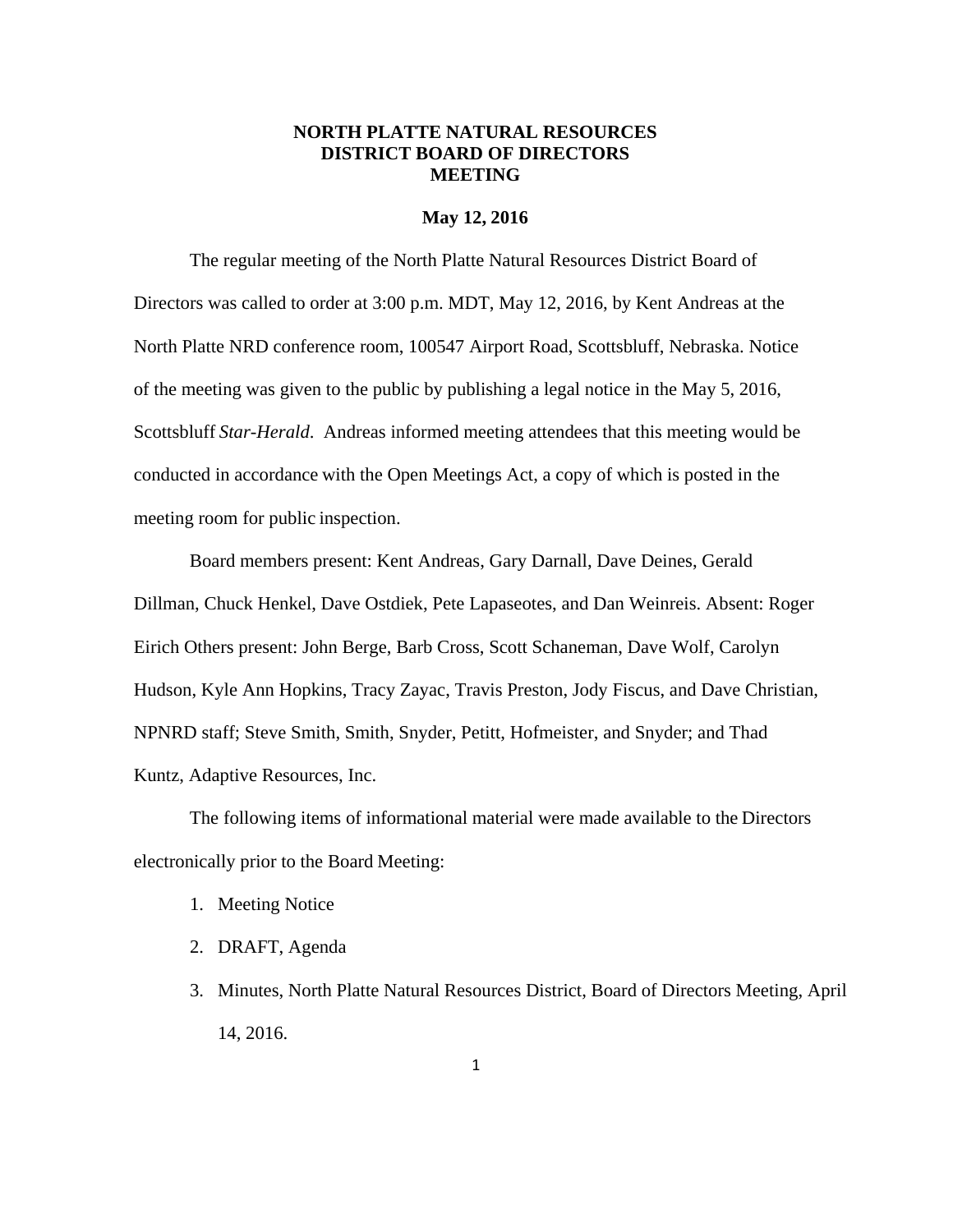### 4. Treasurer's Report

The following items were provided to the Directors at the Board Meeting:

- 1. Agenda
- 2. Minutes, North Platte Natural Resources District Board of Directors Meeting, April 14, 2016.
- 3. Treasure's Report
- 4. Manager's Report
- 5. Spring Water Level Graphs, from 1996-2015
- 6. Budget Subcommittee Report.
- 7. Proposal for Sponsorship-American Doorstop Project, submitted as a New Project in the Program Focus Area: Public Relations, Agriculture Education & Preservation.
- 8. Excess Flows Recharge Permanent Agreement Template between the North Platte Natural Resources District, and Irrigator.
- 9. DRAFT, Task Order Template Agreement for Excess Flow Diversions between the North Platte Natural Resources District, and the Irrigator.

# **3. Approval of Minutes of Previous Meetings**

The Board reviewed the minutes of the April 14, 2016, regular Board meeting.

Moved by Ostdiek, seconded by Henkel, to approve the minutes of the April 14, 2016,

#### regular Board meeting. Motion passed.

Ayes: Andreas, Darnall, Deines, Dillman, Eirich, Lapaseotes, Ostdiek

Nay: None

Abstain: Weinreis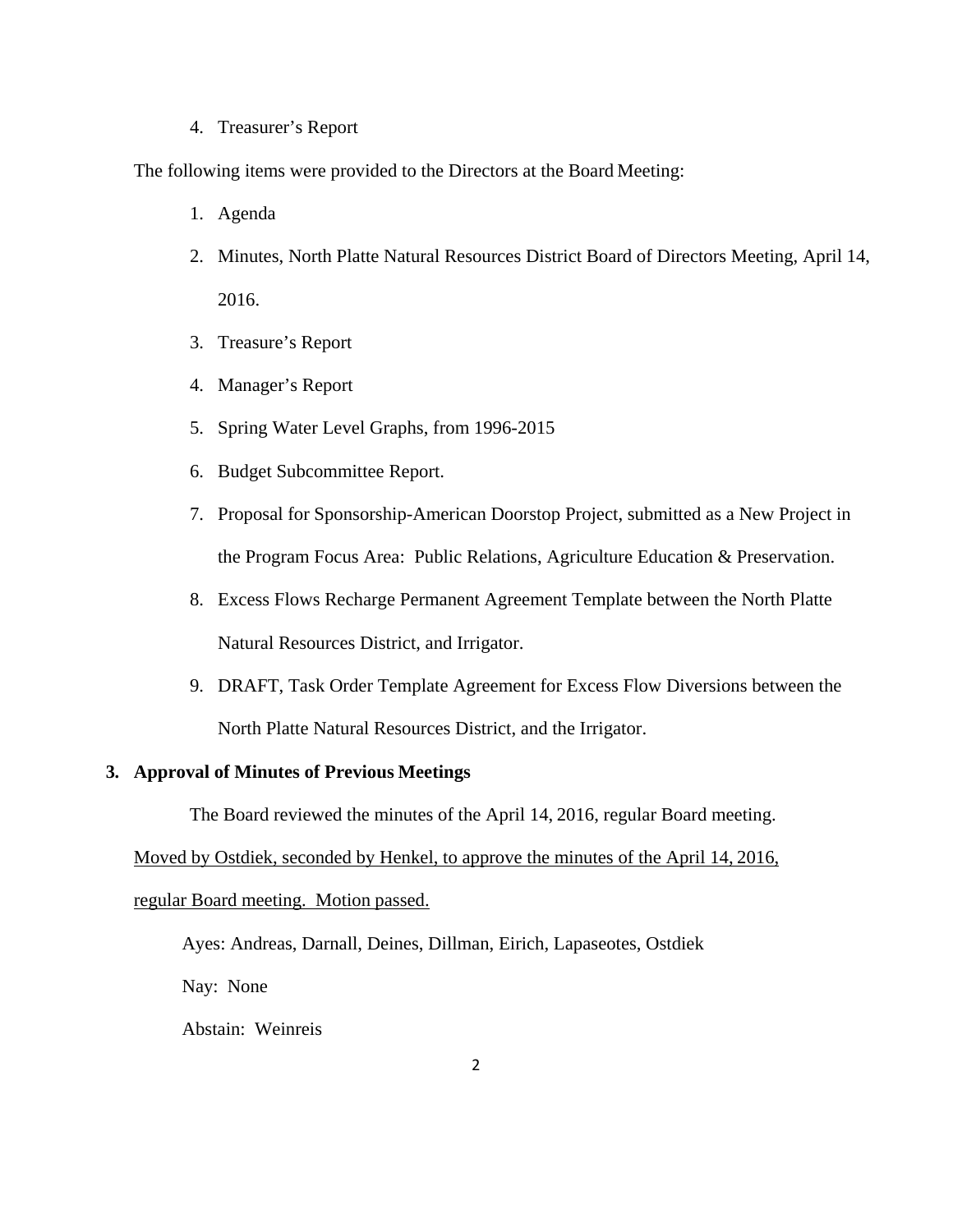Absent: Henkel

# **4. Treasurer's Report and Accounts Payable**

Dave Ostdiek reviewed the Treasurer's report with the Board. Moved by Dillman,

seconded by Henkel, to accept the Treasurer's report and pay the bills as listed. Motion passed.

Ayes: Andreas, Darnall, Deines, Dillman, Henkel, Lapaseotes, Ostdiek, Weinreis Nay: None

Abstain: None

Absent: Eirich

# **5. Comments from the Public**

There were no comments from the public.

# **6. Manager's Report**

Berge reported with the pending retirement of Roy Lyles and some planned changes in the Soil Conservation Department, we have made an addition of Steve Smith to work as a Resource Technician. Steve comes to us from Lincoln where he most recently worked for US Fish and Wildlife Service and the Nebraska Game and Parks Commission. He has a bachelor's degree in Finance and is pursuing a second degree in Fisheries and Wildlife. Travis Preston and others are working on several different projects related to web-based GIS applications, including an improved version of the agricultural mapping app that Jeff presented to you over a year ago. This app's availability is dependent our ability to utilize our ESRI licensing for this purpose and some technical issues are still being worked on with potential vendors. In addition to that, we will be hosting telemetry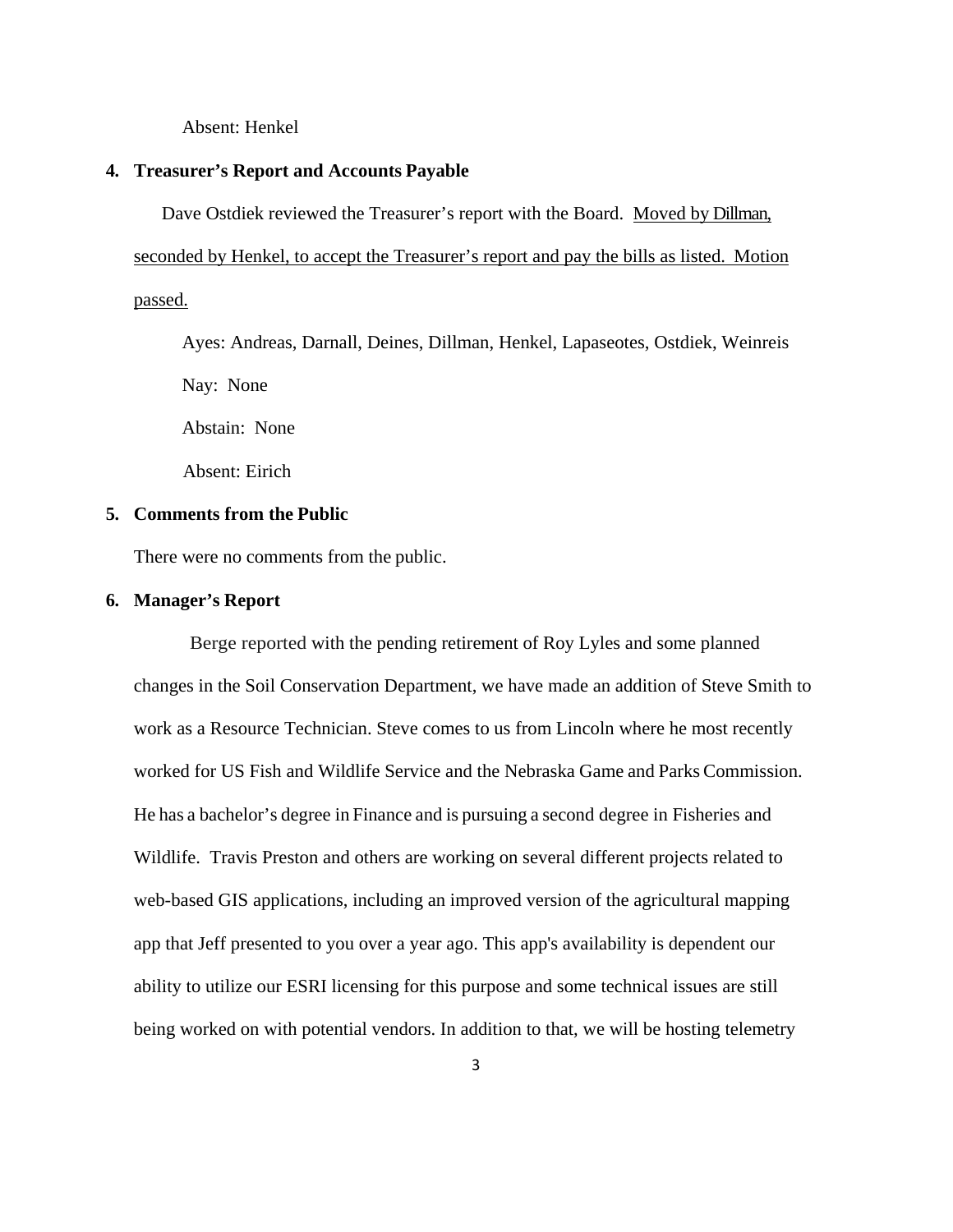data on our website for review and management by landowners. We have had two conferences with Idea Bank, the firm that we are working with on re-development of our website. We have seen a mock-up of the site and are working with the firm on content, including a portal to dashboards related to telemetry data, water use and potentially the agricultural mapping app.

The District is in preliminary talks with ARI to prove up irrigation efficiency numbers in our model, which could really make a difference when it comes to calculating consumptive use. This would potentially be a collaborative project between the NRD, USDA ARS and NRCS utilizing telemetry, soil moisture probes, precipitation monitoring and data loggers. As this proposal gets more fleshed out, we will apprise the board. We are in discussions with Enterprise Irrigation District on some potential leasing projects on their ditch. We currently have obligated funds for about a quarter of the required meters in the fully appropriated area of the district. We are working on outreach, including phone calls directly to each landowner who has not yet applied for cost-share. We will likely have plenty of grant dollars to complete this important project.

Staff attended a presentation by Jacob Fritts of the Nature Conservancy and Trenton Franz of the University of Nebraska in reference to their Western Nebraska Irrigation Project which is using data collection devices, specifically moisture sensors in a stretch of the South Platte River as a way for landowners to better manage their water usage. TNC and the University expressed interest in doing a similar project in our District. At the March Board Meeting, I was instructed to open a CD at Valley Bank with the proceeds from an expiring CD at First State Bank. That task is complete. We have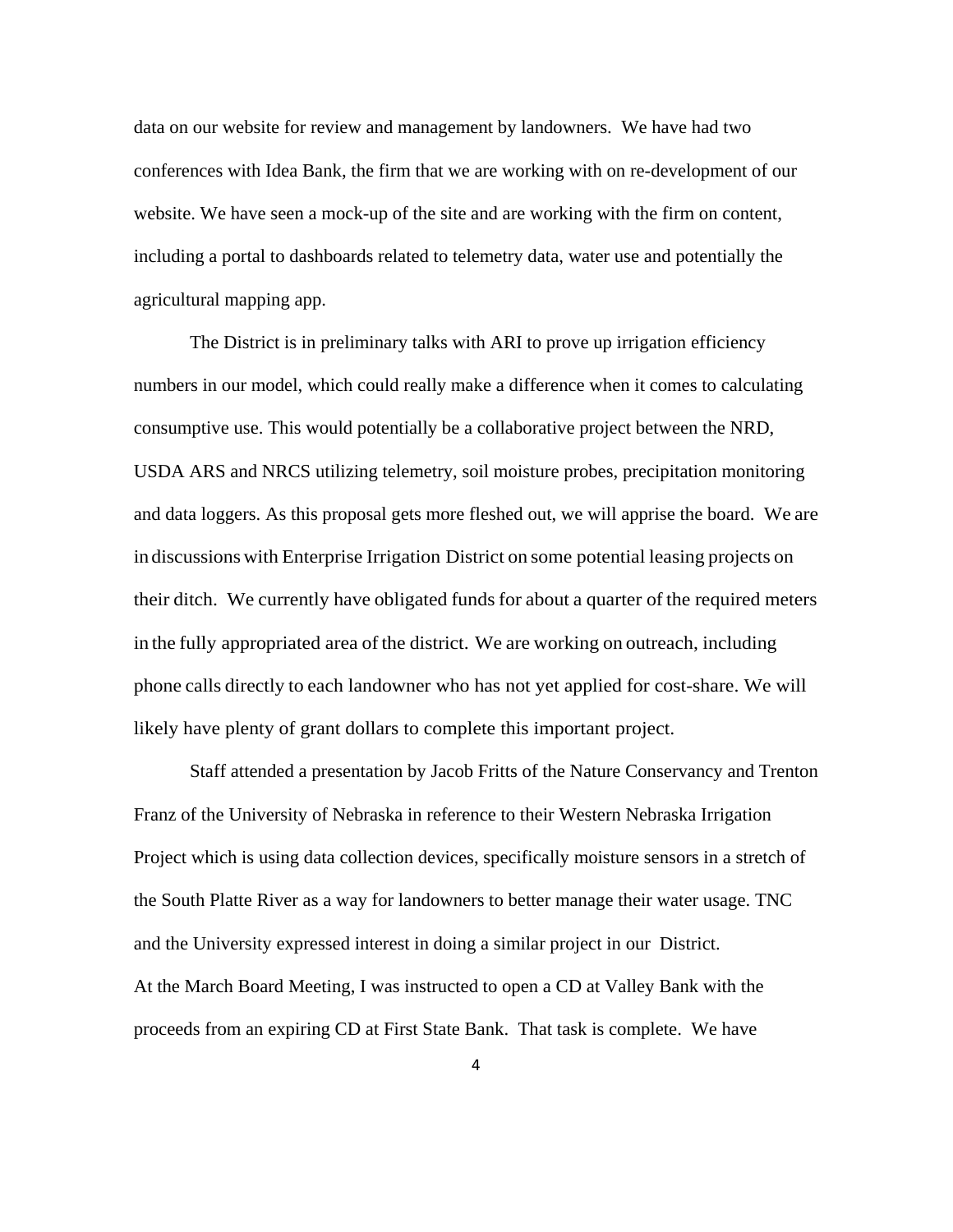experienced a few delays in the shipment of the components of the telemetry project.

Those delays are related to shipping problems that AMCI is experiencing from one of their vendor sources in China. We have informed the Department of Natural Resources of these delays and are working with AMCI to receive the shipment as soon as possible. The North Platte NRD was awarded a \$750,000 grant with a \$250,000 cash match from the Nebraska Environmental Trust for telemetry expansion. This grant, in conjunction with the DNR DAMP money that we've already received, will expand our budget to nearly \$1.3 million and expand our reach with these devices to 861 meters by the end of 2019.

Jerry, Kent, and Dave Deines from the board and Dave, Barb and I met with members of the North Platte Valley Water Association for a regularly scheduled meeting. One of the items on the agenda of that meeting was the future of the organization. Following a very robust discussion with those members, it was decided that NPVWA would continue to exist and function, but the Association would not be soliciting money this year, and would be very mindful of expenses. That organization will meet immediately after the NRD Board meeting every other month starting in June.

The Scottsbluff-Gering United Chamber of Commerce Agribusiness Committee is again hosting the annual water tour of the North Platte Project. I am co-chairman of the Water Tour, and will be speaking during the two-day tour. The tour takes place on July 19-20, and reservations will be accepted beginning on May 1. I spoke to the Nebraska LEAD class about our management activities in the North Platte NRD on April 4. Kyle Ann Hopkins is a participant in this year's Water Leaders Academy. It is my hope that each year we can have an employee go through this important program. Scott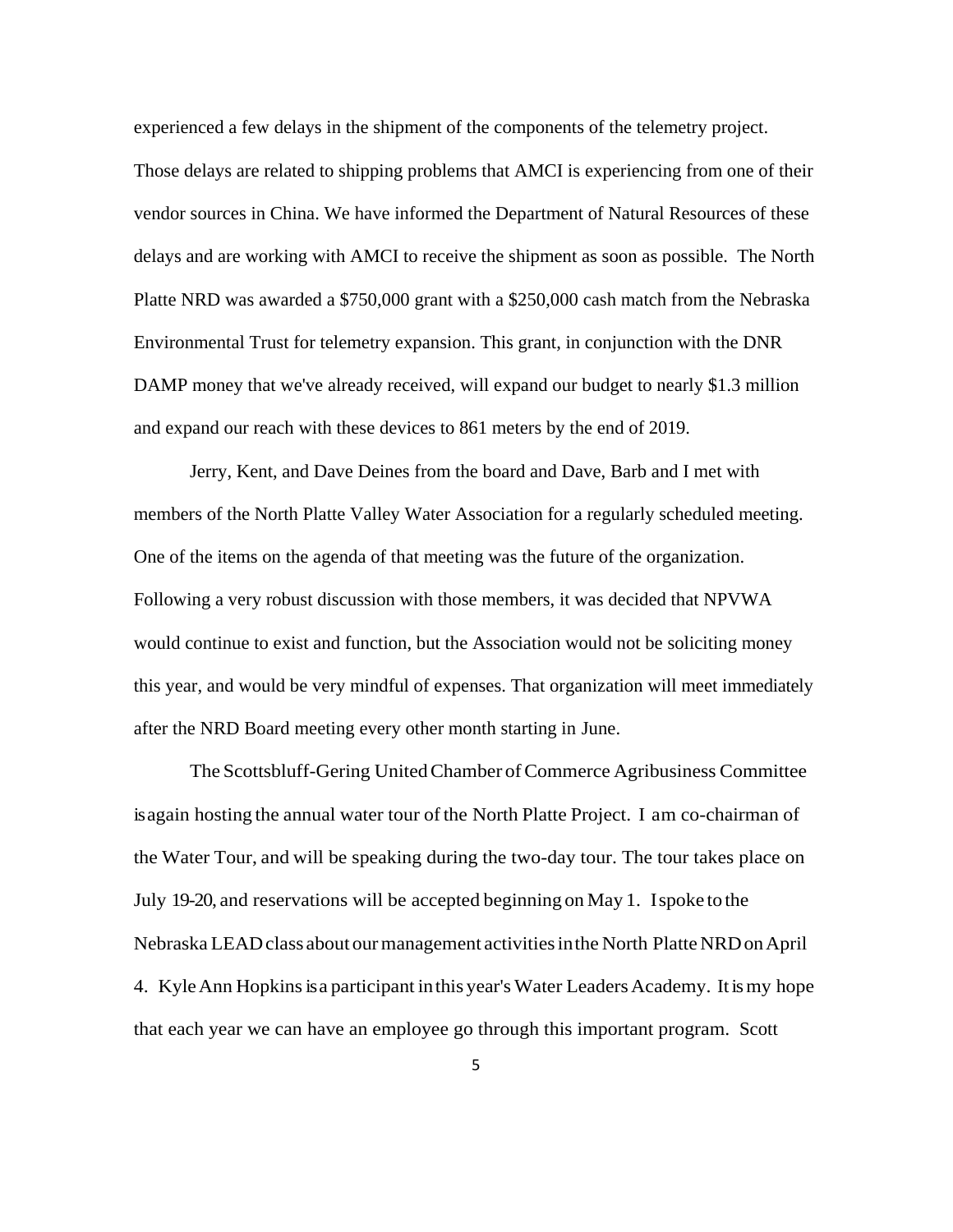Schaneman was in the program last year. I will be speaking at the Global Water for Food Conference in Lincoln on April 22. Barb, Tracy, Carolyn and Lynn will be attending and participating in the National Groundwater Summit in Denver next week.

# **7. Spring Water Level Presentation**

Carolyn Hudson presented on the 2016 spring ground water levels. Because of abnormal precipitations the area has received the past two years, Hudson provided graphs of annual precipitation for Oshkosh, Bridgeport, Scottsbluff, and Harrisburg for the past 65 years to show how they compare to the past. She also provided maps of spring ground water level changes for one, five, ten, fifteen, nineteen, and twenty years' levels with the 2016 levels. When comparing to 2015, eighty-two percent of the monitoring wells shown a positive gain. While this is welcomed news, the maps when comparing 2001, 1997, and 1996 show we have not reached those levels. It should be noted that the early and mid-1990's had received more rainfall and the effects of the 2000's drought are still being seen.

## **8. Keep Scottsbluff-Gering Beautiful Presentation – Pharmaceutical Take Back**

 Cassidy Baum reported the Pharmaceutical Take Back was a great success despite the weather. They collected 1000 pounds of needles, 1200 pounds of pills, 500 pounds of inhalers and filled up five 65 gallon bins with recyclable pill bottles and cardboard. She thanked us for our contribution.

#### **9. Consideration of 1 Percent of Budget Led for FY17**

Berge reported that the Budget and Personnel Subcommittee and staff discussed provided for the 1% increase in the budget that is allowed by law above and beyond the lid limits by a 34 vote of the Board at the March 24<sup>th</sup> meeting. Though no votes were taken,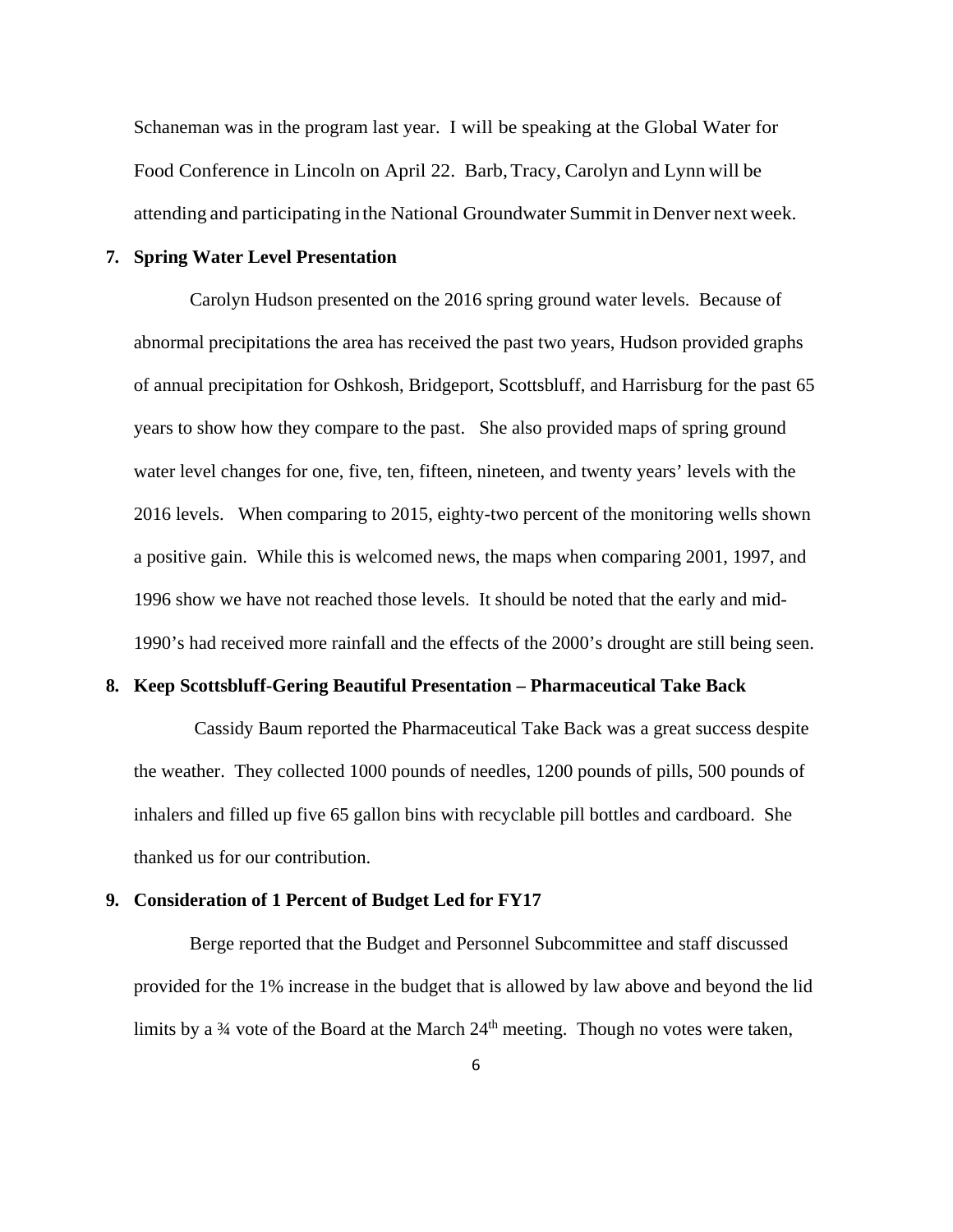staff is recommending that we proceed with this action, so this item will appear on the Board agenda until such time as a <sup>3/4</sup> super majority vote affirmatively. Approval of the 1% increase does not mean the money has to be spent, but it can go into the "unused restricted fund authority," and is something that this district has routinely in the past. Moved by Lapaseotes, seconded by Dillman, to increase the total restricted funds authority by an additional 1%. Motion passed.

Ayes: Andreas, Darnall, Deines, Dillman, Henkel, Lapaseotes, Ostdiek, Weinreis Nay: None Abstain: None

Absent: Eirich

# **10. Consideration of Donation to "The American Doorstop Project"**

Last month, the Board heard a presentation from Melody Dobson from "The American Doorstop Project". They are requesting a one-time donation of \$7,500 to help fund the project. Moved by Henkel, seconded by Lapaseotes to approve a donation in the amount of \$5000 to "The American Doorstop Project". Motion passed.

Ayes: Andreas, Deines, Dillman, Henkel, Lapaseotes, Ostdiek, Weinreis

Nay: Darnall

Abstain: None

Absent: Eirich

### **11. Consideration of Excess Flows/Recharge Permanent Agreement Template**

For the past year, staff have been working on drafting agreements to take advantage of excess flows and divert water into surface water canals. It provides two main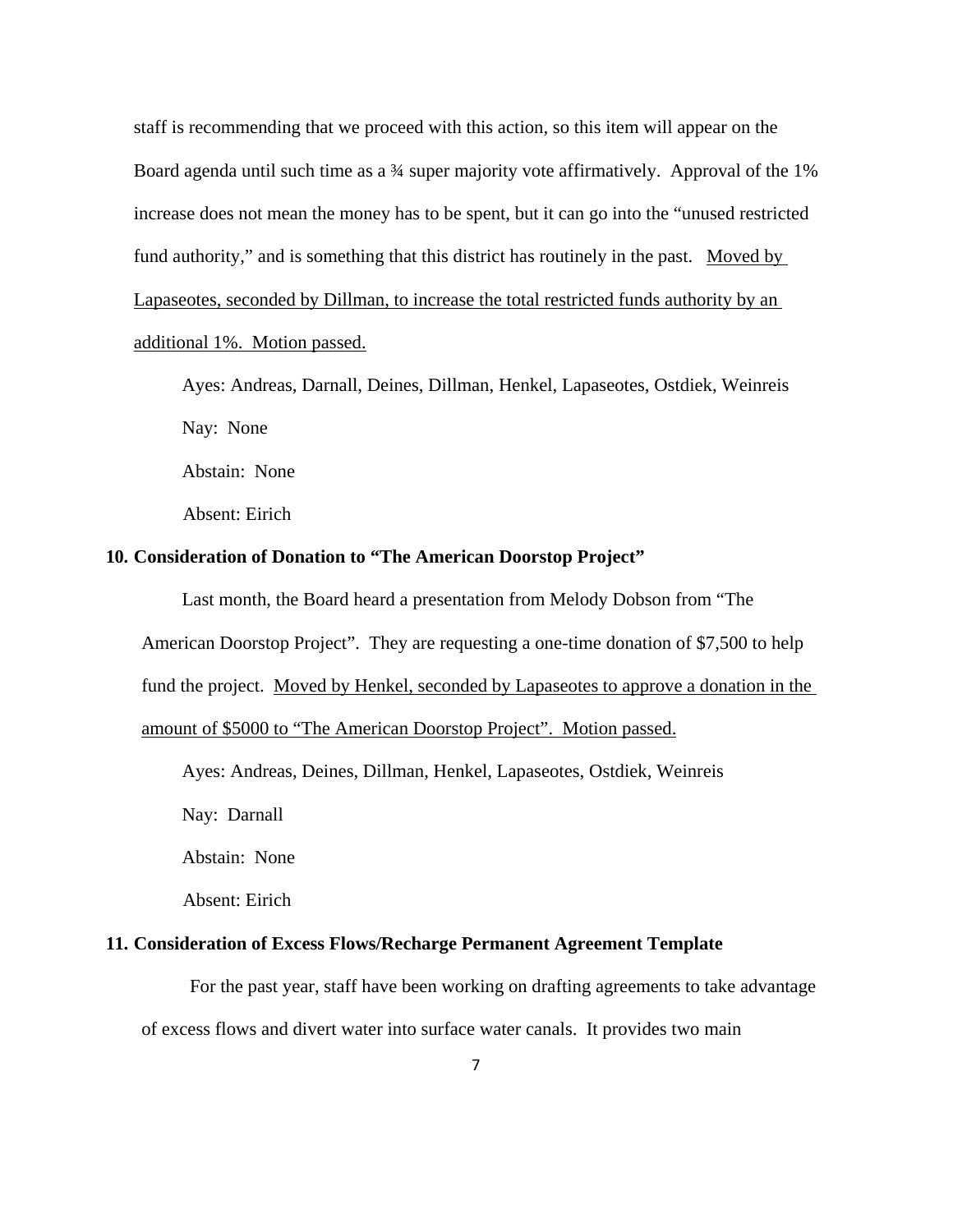functions: (1) it provides immediate flood relief to the river, and (2) it provides aquifer recharge through seepage from the canals. The agreement is for five years and only comes into play if the North Platte River is declared to have excess flows. The template is not set in stone or locking the District into paying if they choose not to. It does help expiate the permit process with the Nebraska Department of Natural Resources. Moved by Henkel, seconded by Lapaseotes to approve the Excess Flows/Recharge Permanent Agreement Template. Motion passed.

Ayes: Andreas, Darnall, Deines, Dillman, Henkel, Lapaseotes, Ostdiek, Weinreis Nay: None

Abstain: None

Absent: Eirich

# **12. Consideration of the Task Order Template for Excess Flows/Recharge Agreements**

 Berge explained a task order template for the Excess Flows/Recharge Agreements also needs to be approved. The task order simply spells out what duties each party has agreed

to. Moved by Lapaseotes, seconded by Henkel, to approve the Task Order Template for

Excess Flows/Recharge Agreements. Motion passed.

Ayes: Andreas, Darnall, Deines, Dillman, Henkel, Lapaseotes, Ostdiek, Weinreis

Nay: None

Abstain: None

Absent: Eirich

### **13. Staff Spotlight: Barb Cross**

Barb Cross has been with the District for 4 months. She previously worked for the